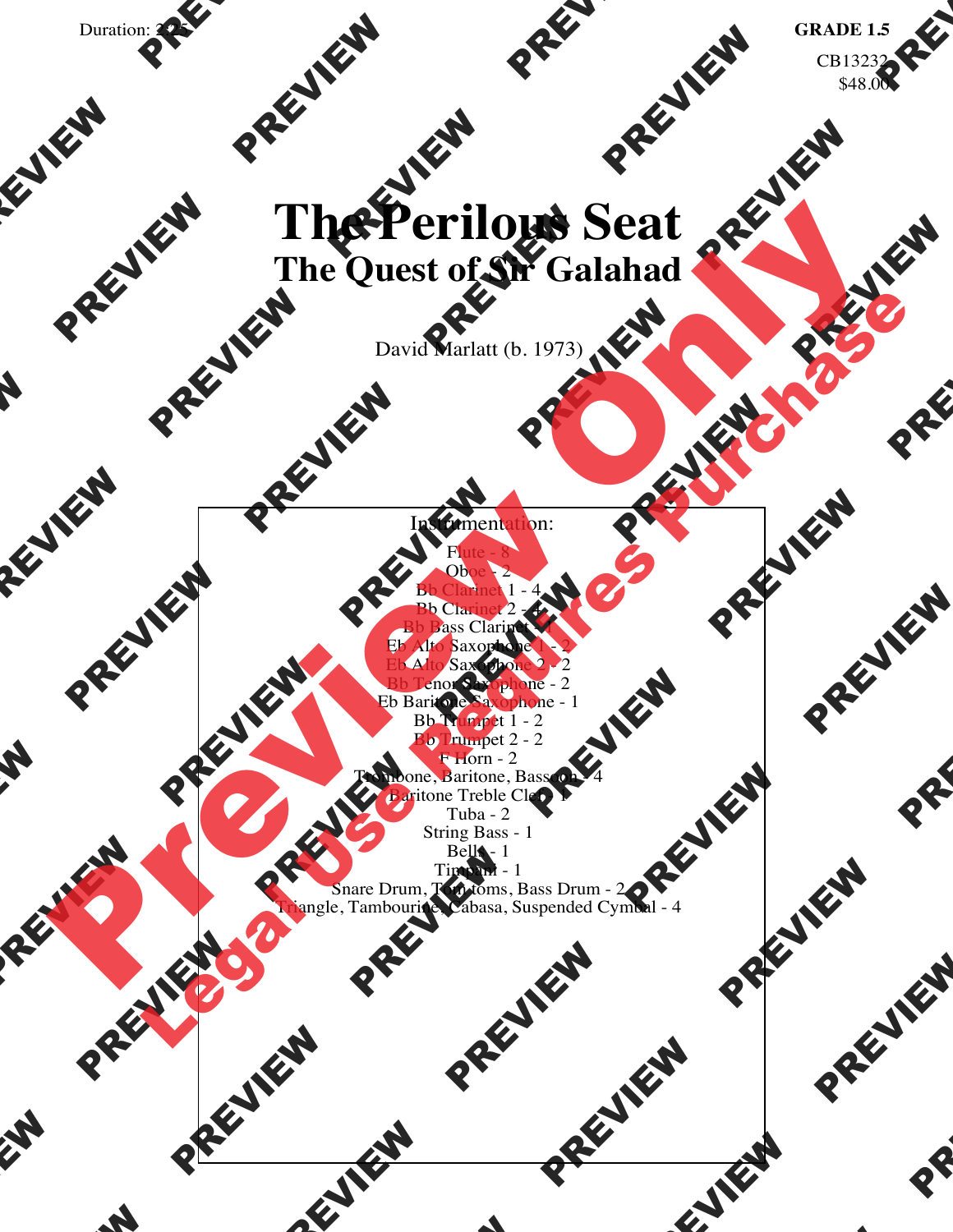## The Perilous Seat The Quest of Sir Galahad

## David Marlatt

*The Perilous Seat* was a chair intentionally left vacant at King Arthur's round table. It was reserved, by Merlin the magician, for the bravest knight who was willing to take on the quest for the Holy Grail. It Merlin the magician, for the bravest knight who was willing to take on the quest for the Holy someone sat in this seat and was unworthy, they immediately died. Sir Galahad survived this test and King Arthur proclaimed him the greatest knight ever. He later began his search for the Holy Grail. **EIGHTH NOTE PETIOUS Seat**<br>
The Perilous Seat The Quest of Sir Galahad David Marlatt<br>
The Perilous Seat The Quest of Sir Galahad David Marlatt<br>
The magician, for the brivest knight who was willing to lake on the<br>
someone s

The shifting meter (6/8 and 3/4) is fairly constant throughout this work except for a couple of interjections of 4/4. This is a great pulse to introduce students to the concept of shifting pulse - both  $6/8$  and  $3/4$  have 6 eighth notes but the emphasis of the accents shifts the feel back and forth creating a fun groove.

There are several sections of the band whose range has been expanded beyond that typically used in grade 1.5 music. There are octave splits for those students that are not capable of controlling these higher pitches. The 1st clarinet section is also asked to cross the break at several points. Again, options have been provided to keep players below the break as well.

This is a great opportunity to teach the clarinets about how to "prepare the right hand" for notes above the break. "A" is never just the index finger of the left hand but also includes the right hand down ready to play "C".

David Marlatt has composed pieces for concert band, string orchestra, brass quintet, trumpet ensemble, piano, tuba and trumpet. His writing style is diverse and he has written for a wide range of difficulty levels from very young concert band to professional brass quintet. His jazz based trumpet ensemble pieces Groovy Vamp and A Coconut Named Alex have been well received by audiences everywhere and his concert band compositions are found on many festival lists. He has also arranged over 800 pieces of repertoire from the Baroque to the Romantic eras such as Monteverdi madrigals, a large suite of music from Handel's Messiah,<br>Largo from New World Symphony and even Mahler's First Symphony. orld Symphony and even Mahler's First Symphony. **EIGHTH NOTE**<br>
The Perilous S<br>
The Perilous S<br>
The Cluest of Sir Ga<br>
David Marlatt<br>
The regional Seat was a chair intentionally left weant at King A<br>
Mentin the magnician, for the bases kinght who was willing to<br>
someone s **EIGHTH NOTE PUBLICATION**<br>
The Period US Seat The Quest of Sir Galahad<br>
The Cuest of Sir Galahad<br>
The Period was a claim interimentally left was at King Addustrian and the search of Sir Galahad<br>
Menting the Search of Sir G **EIGHTH NOTE**<br>
The Perilous Seat on the Quest of Sir Galahad David Marlatt development in the Quest of Sir Galahad David Marlatt development is a search of the contract of the state of the contract of the contract of the EIGHTH NOTE<br>
The Perilous Seat<br>
The Quest of Sir Galahad<br>
David Marlatt<br>
The Market Schule Preview Preview Preview Preview Preview Preview Preview Preview Preview Preview Preview Preview Preview Preview Preview Preview Pre David Marlatt<br>
Version for angion for the hancel is the particular action of the hand action of the breview respectively. The stress of the particular action of the action of the action of the action of the action of the a The Perilous Seat<br>
The Quest of Sir dialand<br>
The Court of Sir dialand<br>
Preview Preview Preview Preview Preview Preview Preview Preview Preview Preview Preview Preview Preview Preview Preview Preview Preview Preview Preview The second point of the burd whose range has been explicited to the control of the burde of the second with the second with the forest control of the burde with the second with the second with the second with the second w This exact and was turned with the controlled the set of the greatest hand the controlled the controlled the methods of the energy signal properties of the energy signal properties of the controlled the controlled the pro For the contract of the contract the contract of difficulty lived in the control of the control of the control of the control of the control of the control of the control of the control of the control of the control of th The break and several points. Again soptions have been provided<br>clarinets above the of the set to the set of the right hand<sup>1</sup> for notes above the<br>of the set to the set of the right and down ready to play<br>the right may che The Perideux Seat was a chair intentionally left wasm at King Arthur's round take<br>Media the magician, for the barves Knight who was willing to due on the distribution of the magician, for the barves Knight who was willing Star and characteristic transfer that a require and the comparison of the transfer of the transfer of the transfer of the transfer of the transfer of the transfer of the transfer of the transfer of the transfer of the tra

Marlatt is a trumpet player who obtained a music education degree from the University of Western Ontario, Canada. He was Principal Cornet in the Whitby Brass Band for 6 years and founder of the trumpet ensemble Trumpets in Style. As a performer, he has played in jazz bands, brass **quintets**, orchestras, concert bands, brass bands and period instrument ensembles.

> **Phease composer if you require any further information about this piece** *or his availability for commissioning new works and appearances.*

> > david@enpmusic.com

ISBN: 9781554739653 CATALOG NUMBER: CB13232 COST: \$48.00 DURATION: 2:25 DIFFICULTY RATING:GRADE 1.5 Concert Band

**www.enpmusic.com**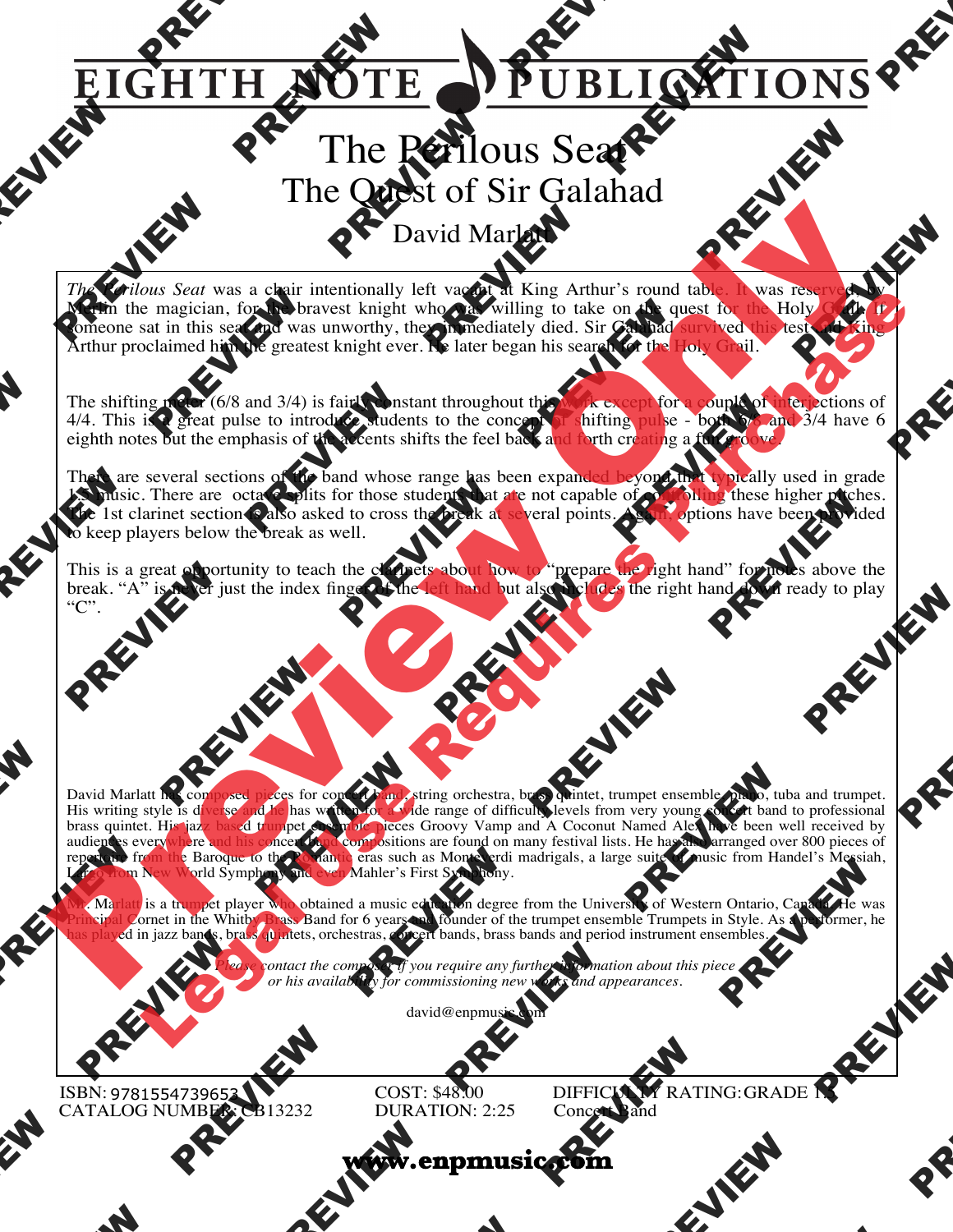

© 2013 **EIGHTH NOTE PUBLICATIONS** www.enpmusic.com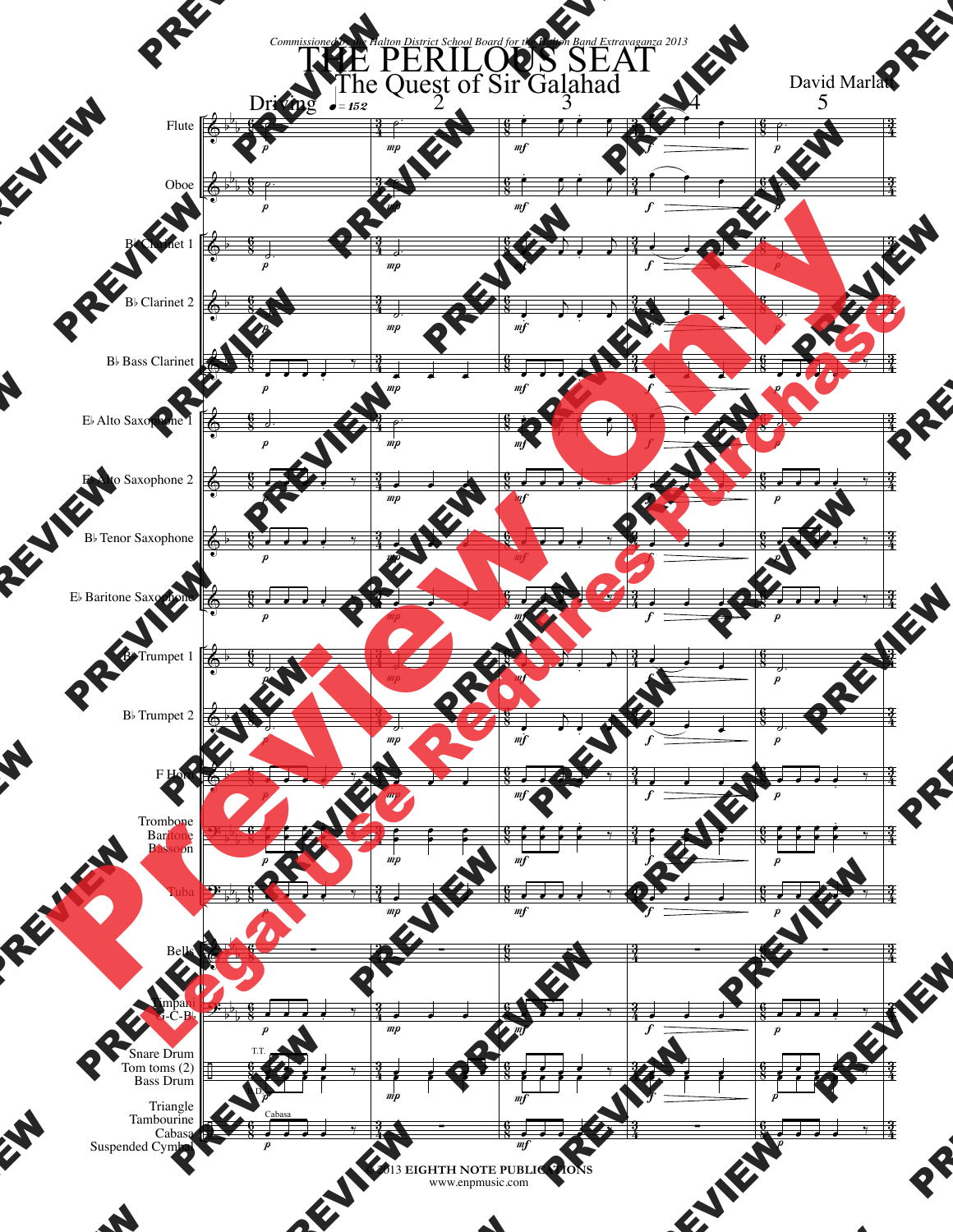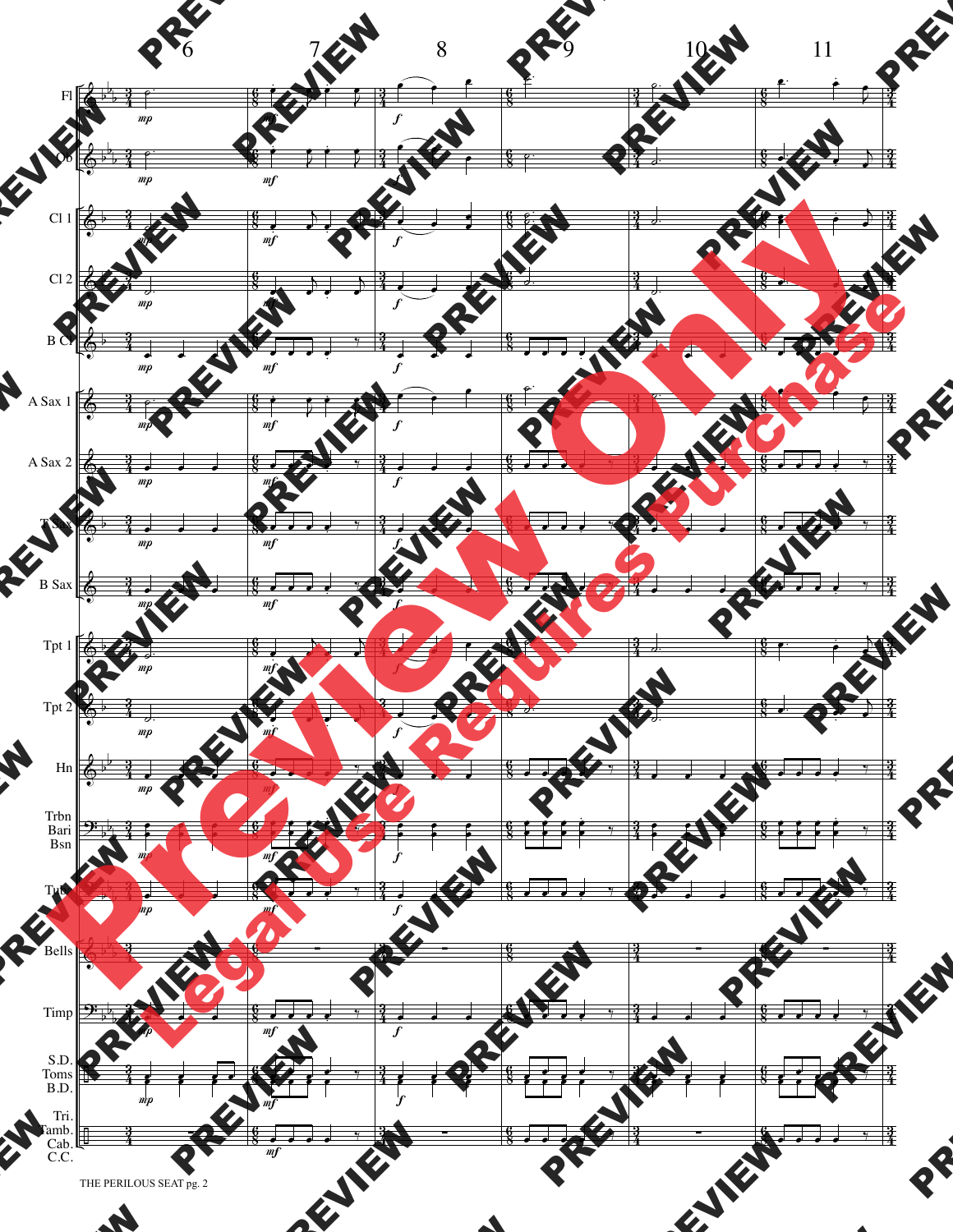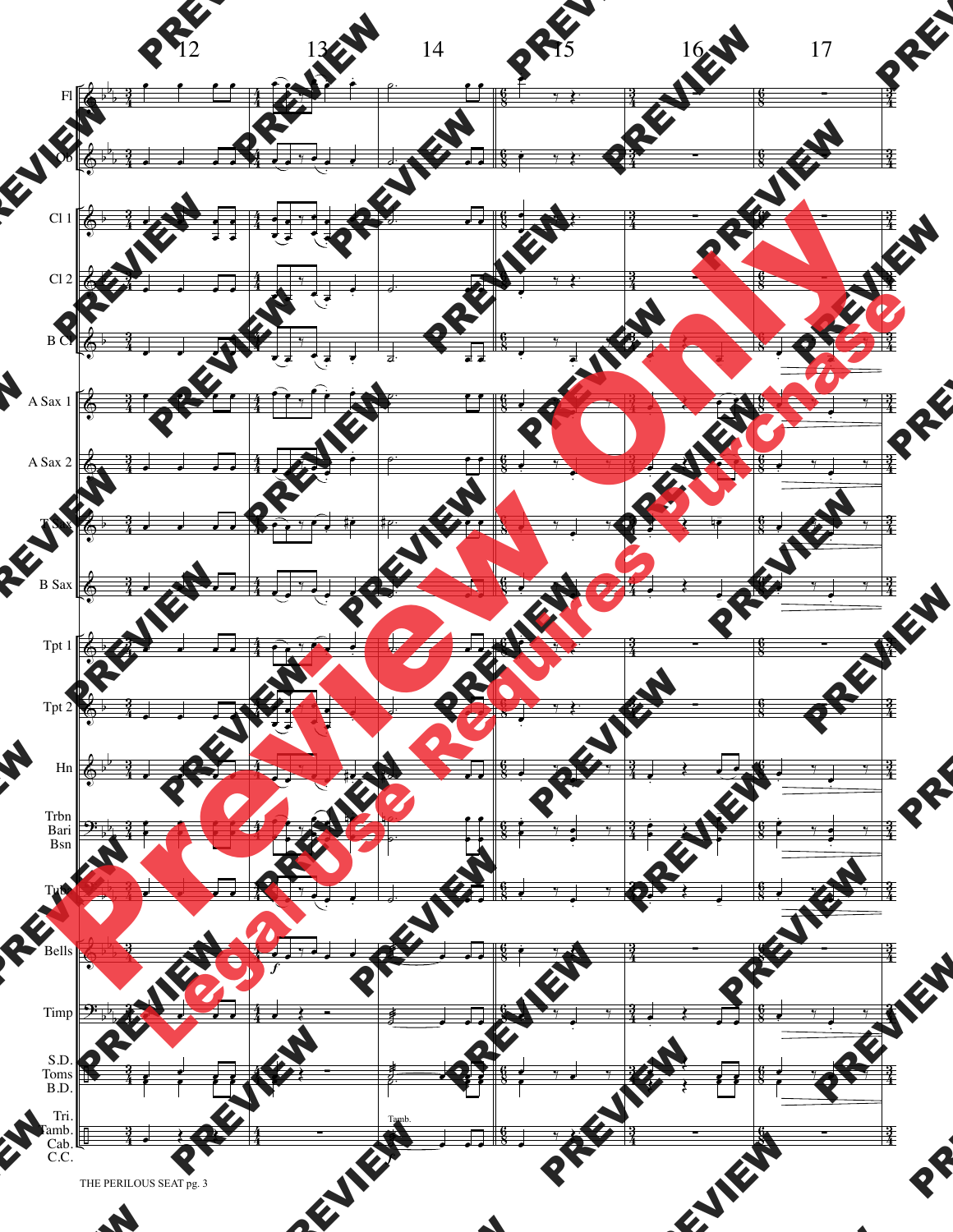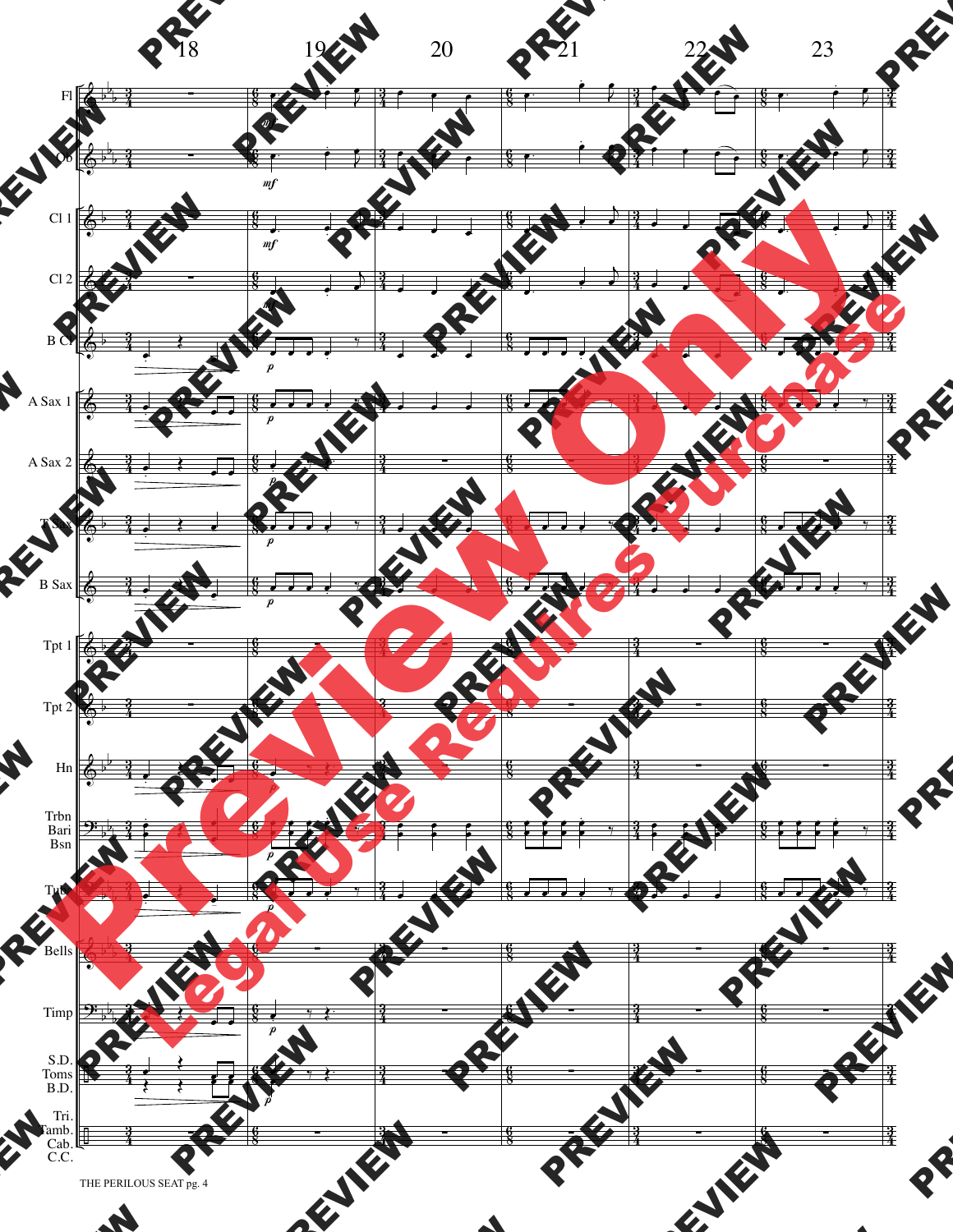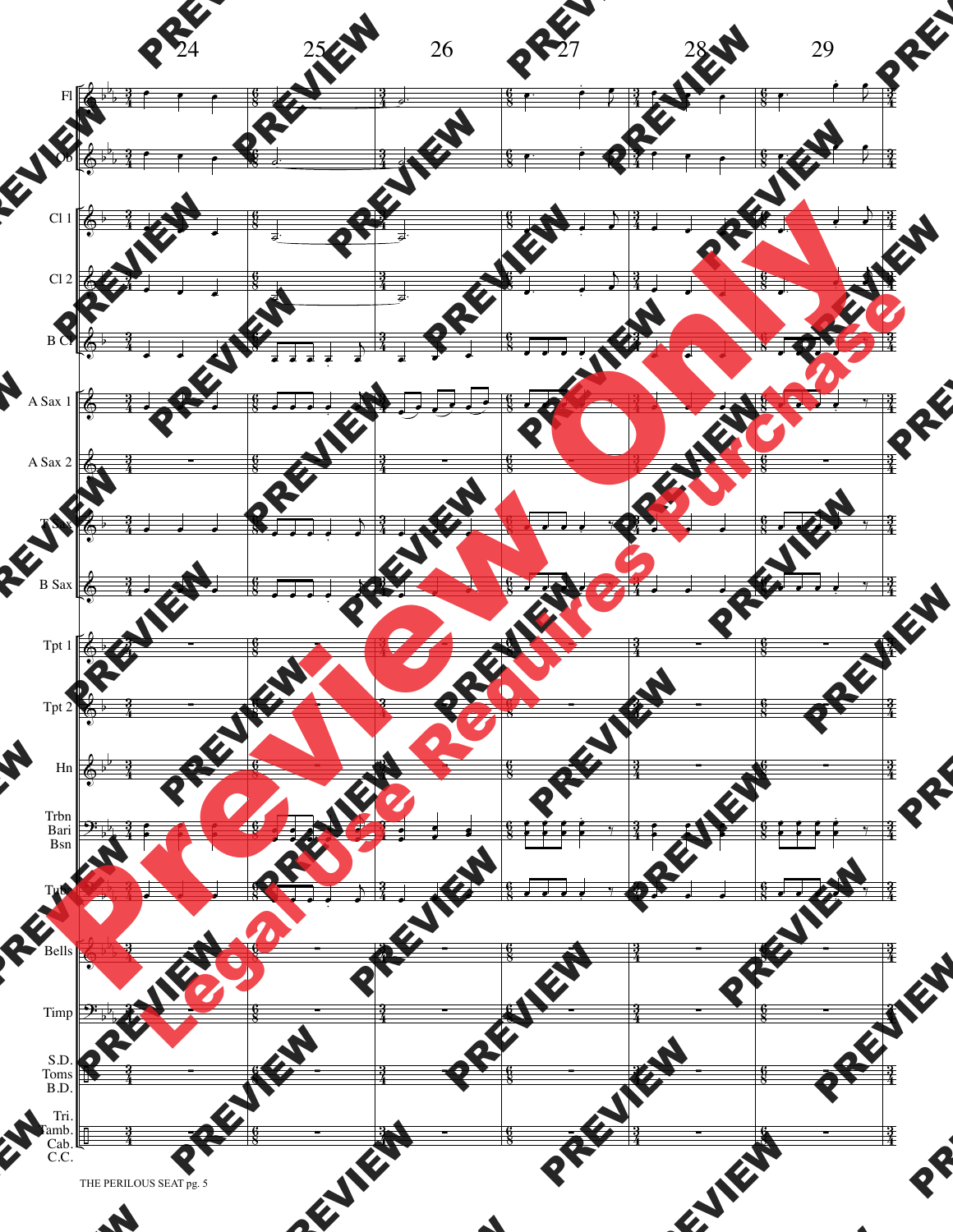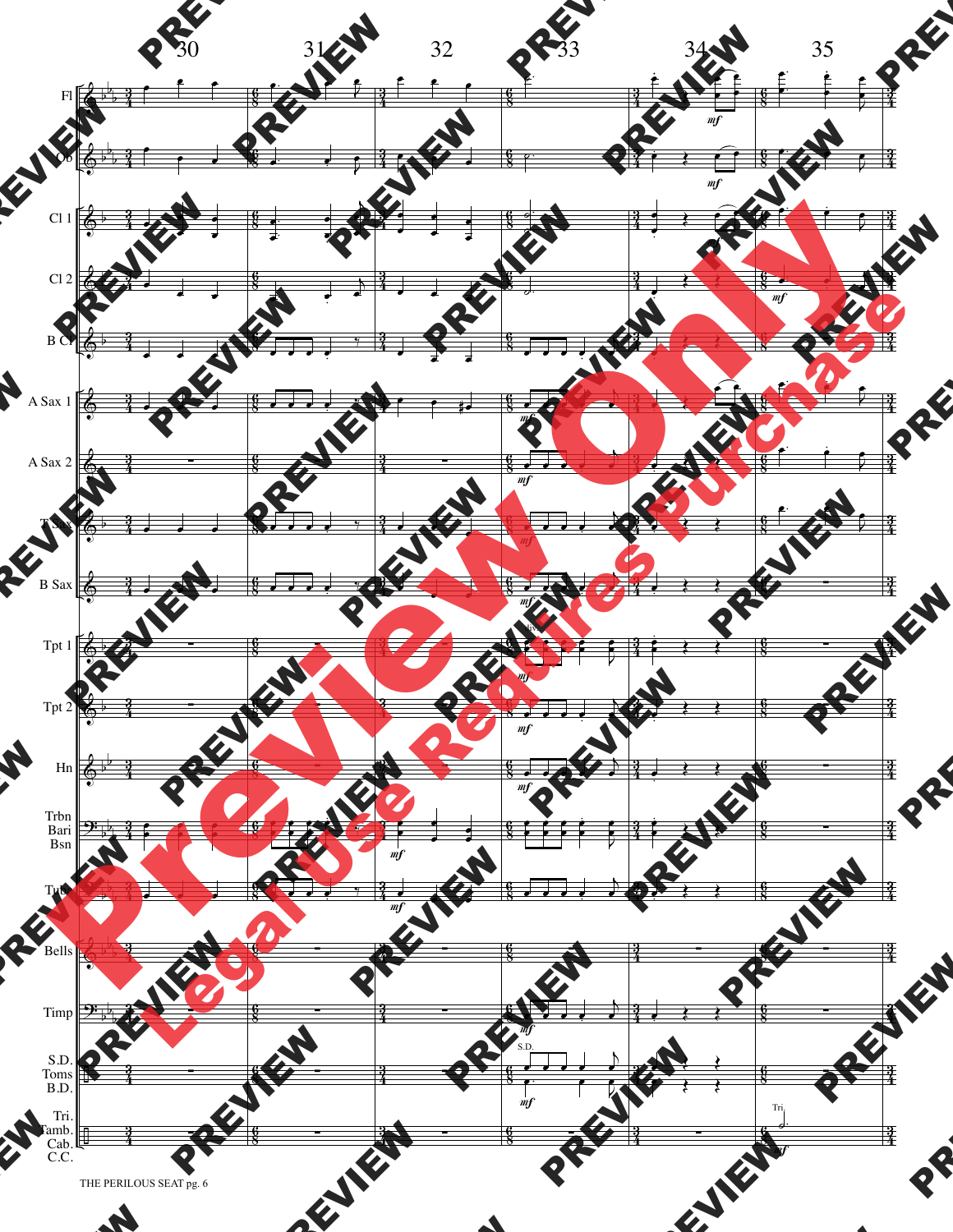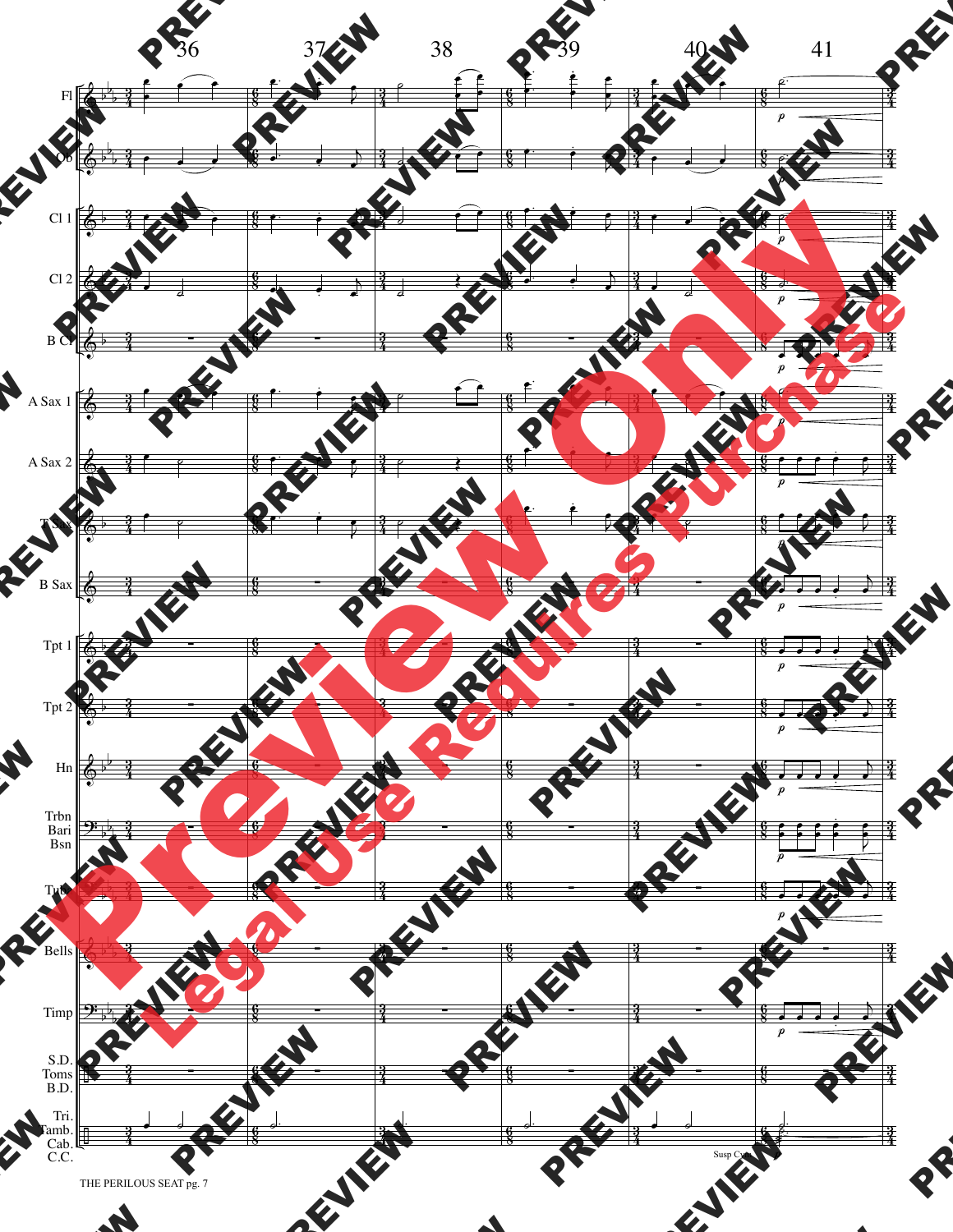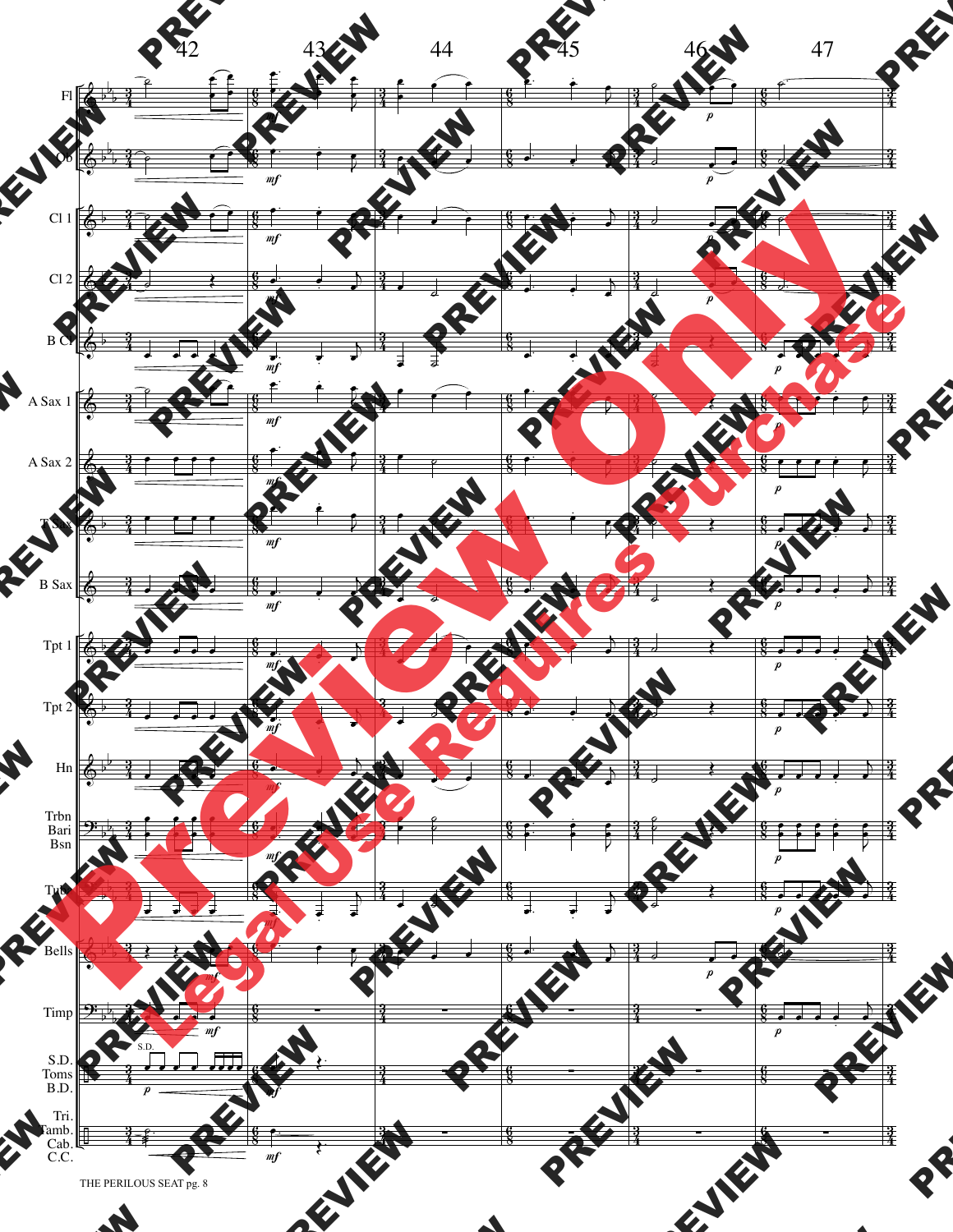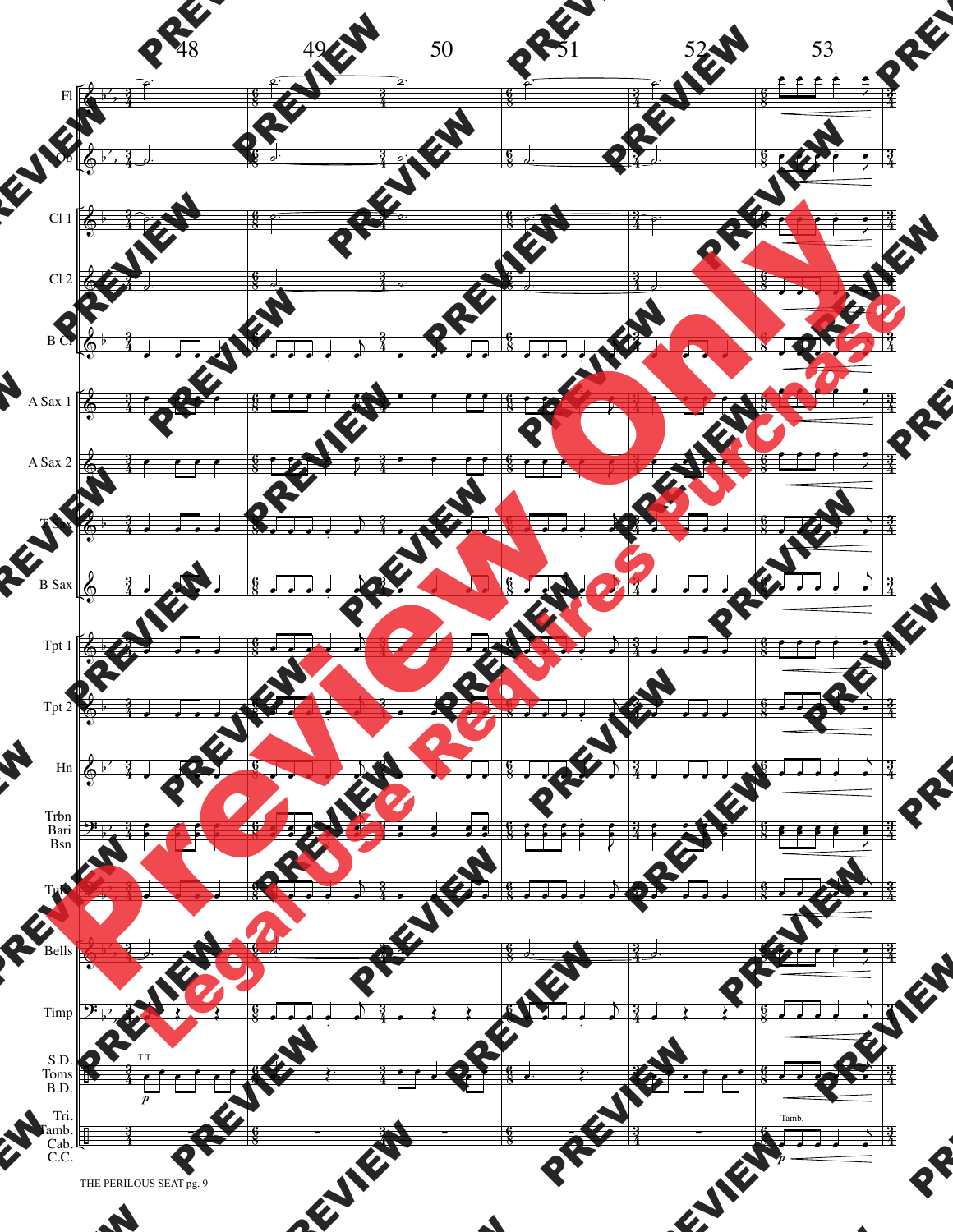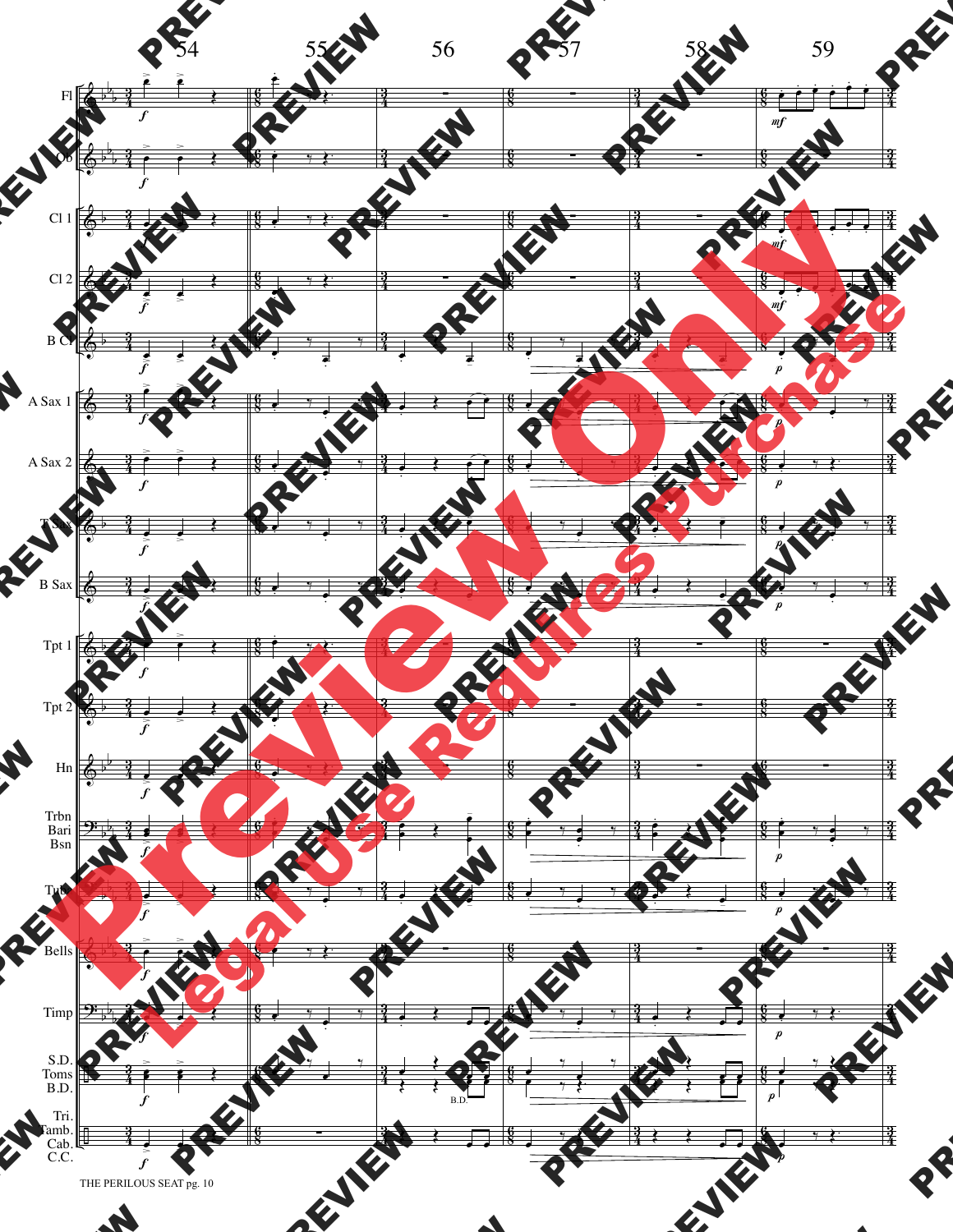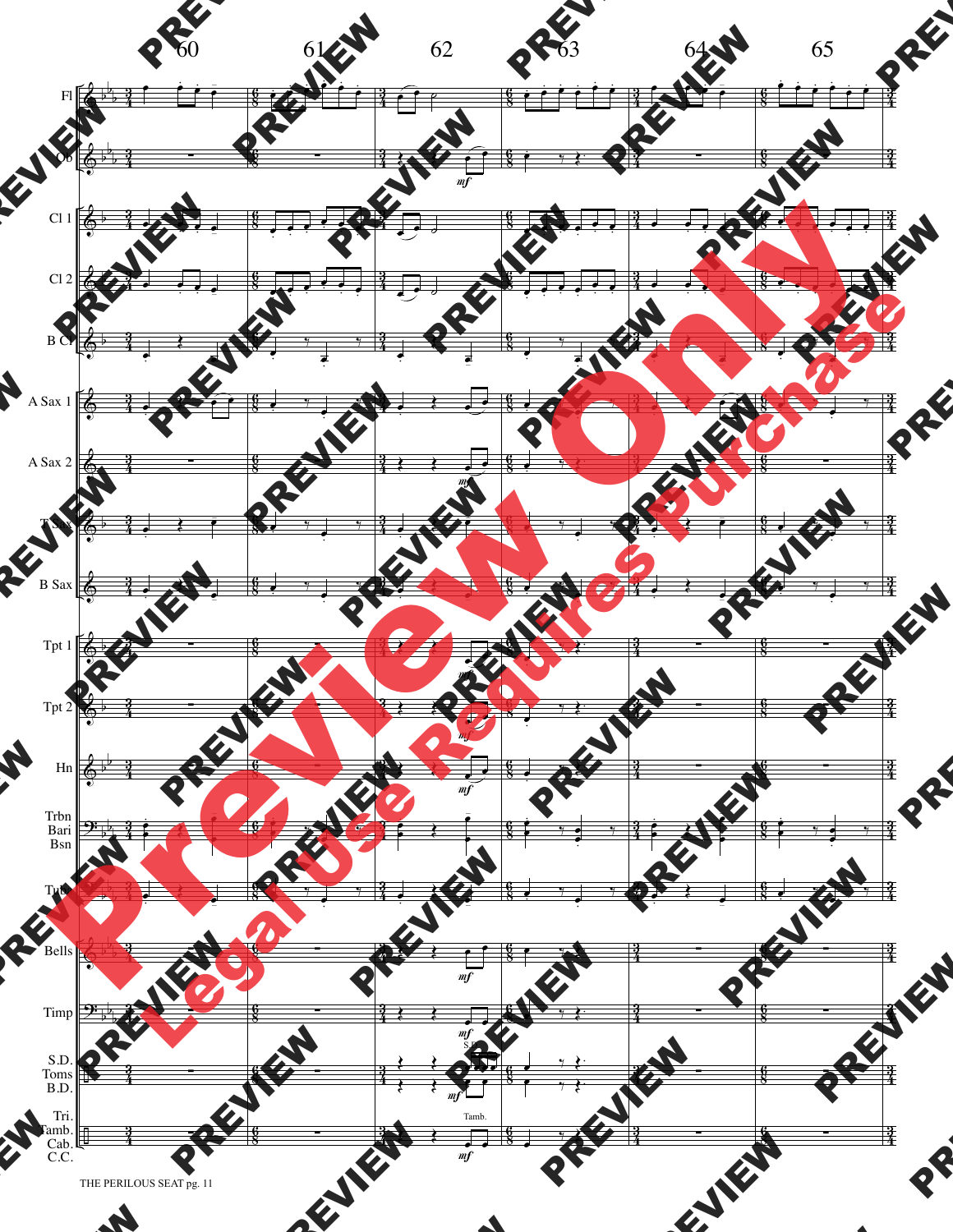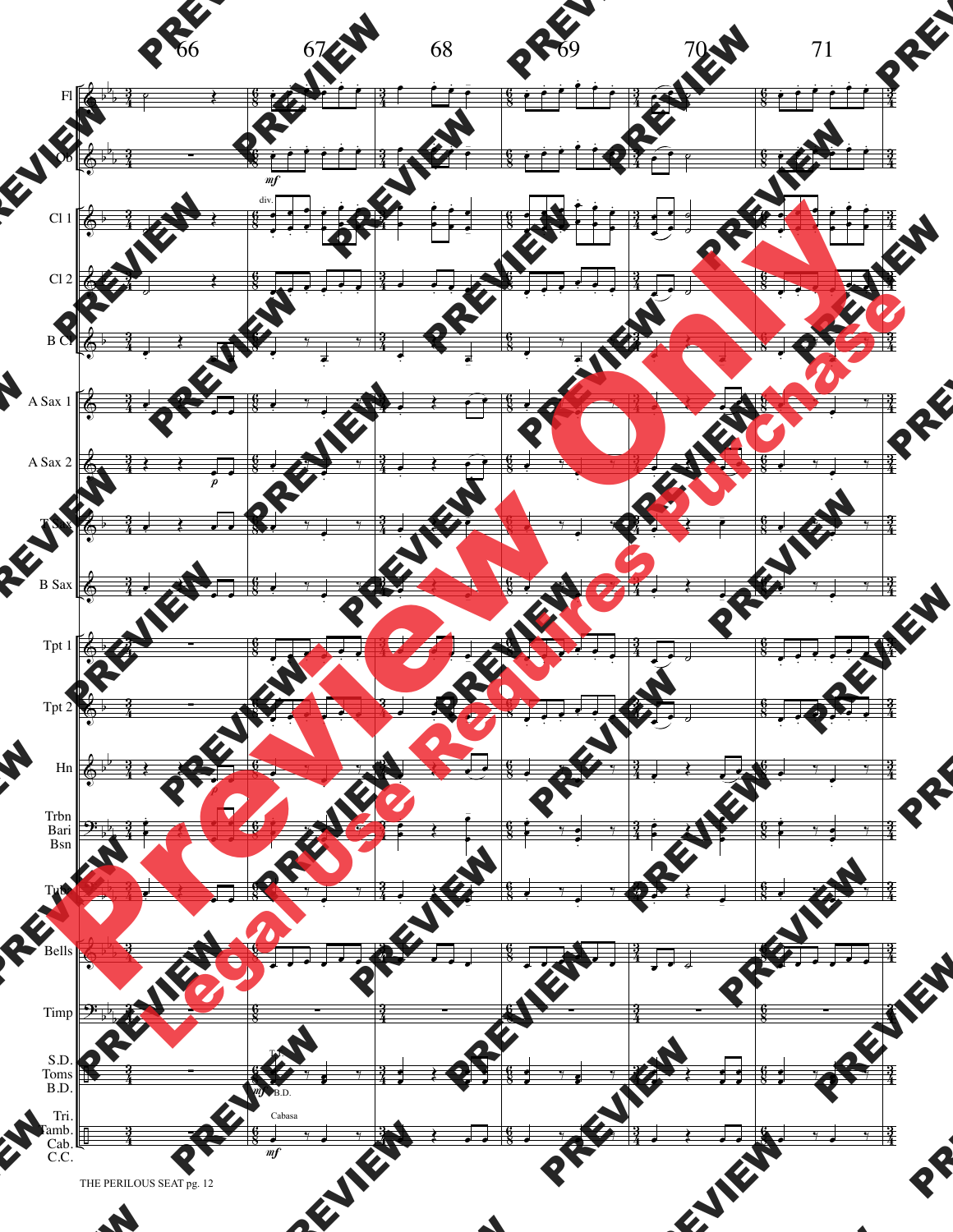![](_page_14_Figure_0.jpeg)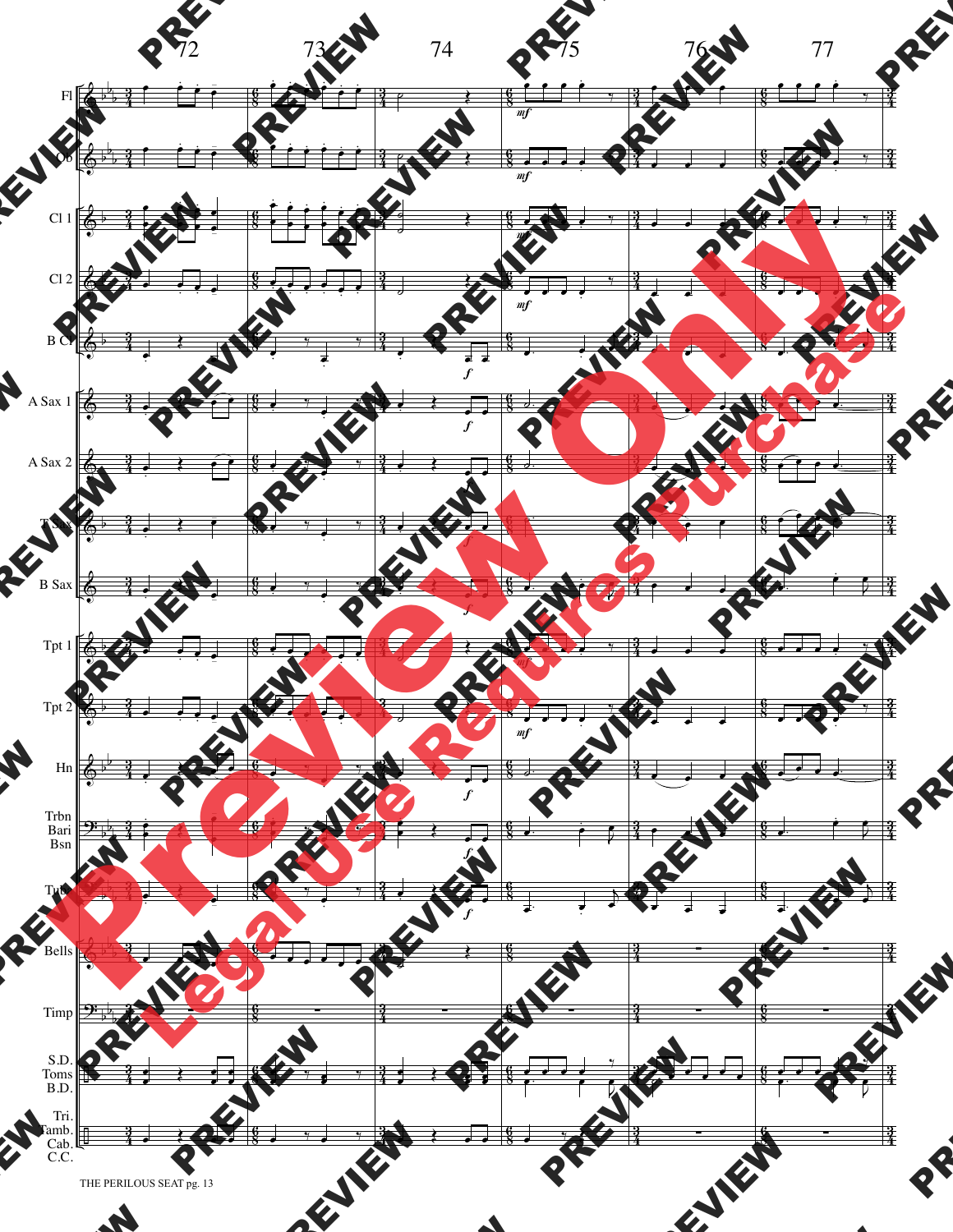![](_page_15_Figure_0.jpeg)

THE PERILOUS SEAT pg. 14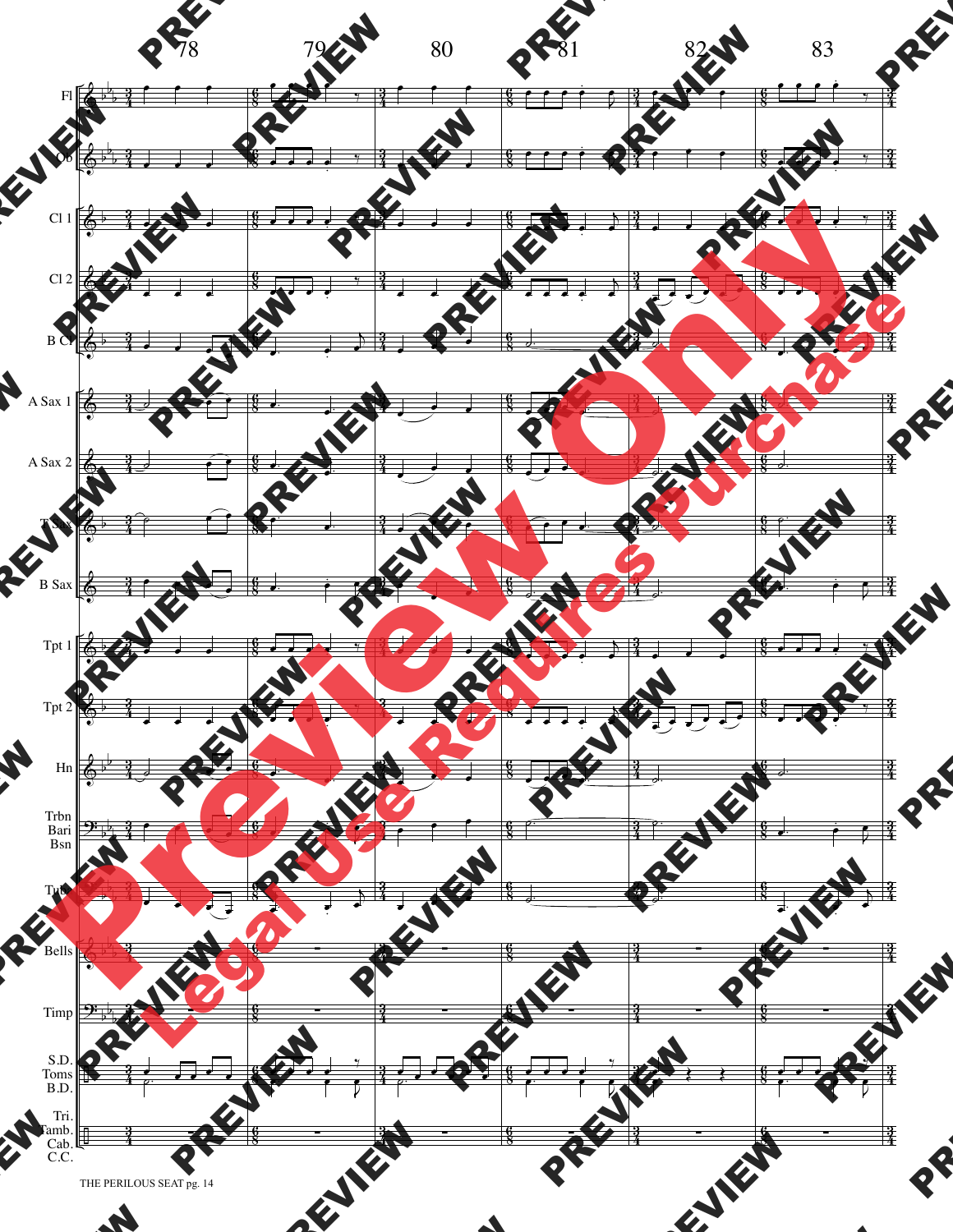![](_page_16_Figure_0.jpeg)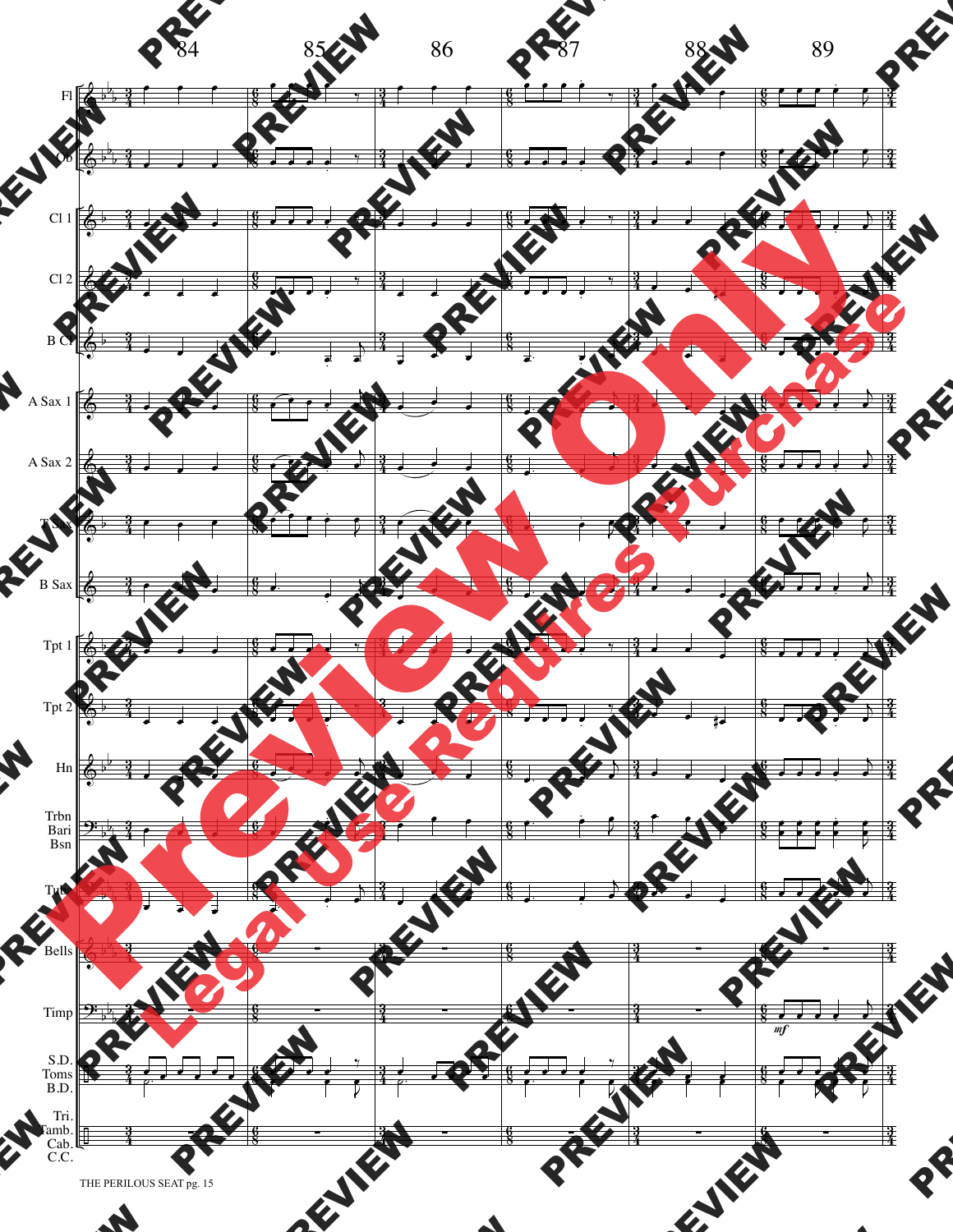![](_page_17_Figure_0.jpeg)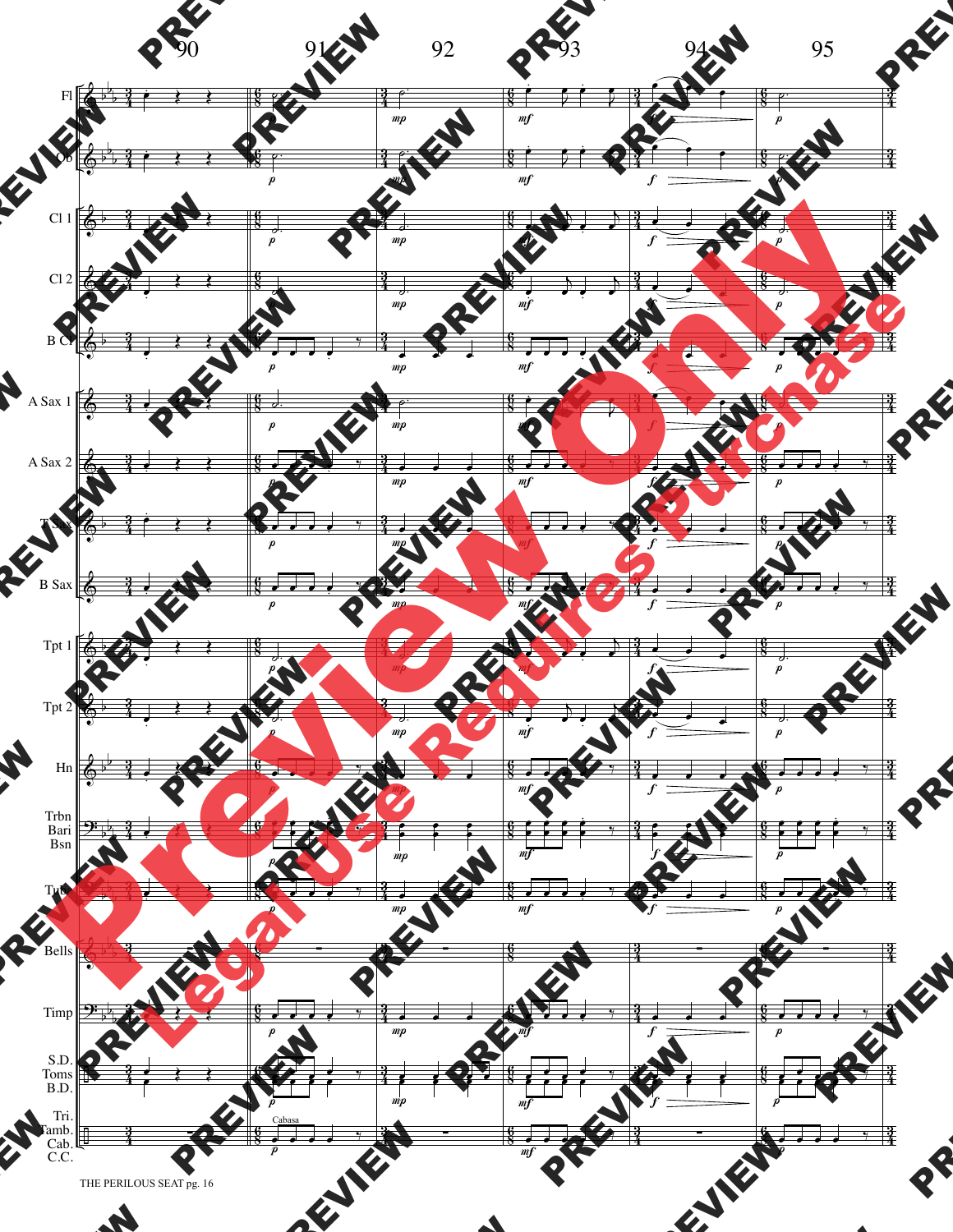![](_page_18_Figure_0.jpeg)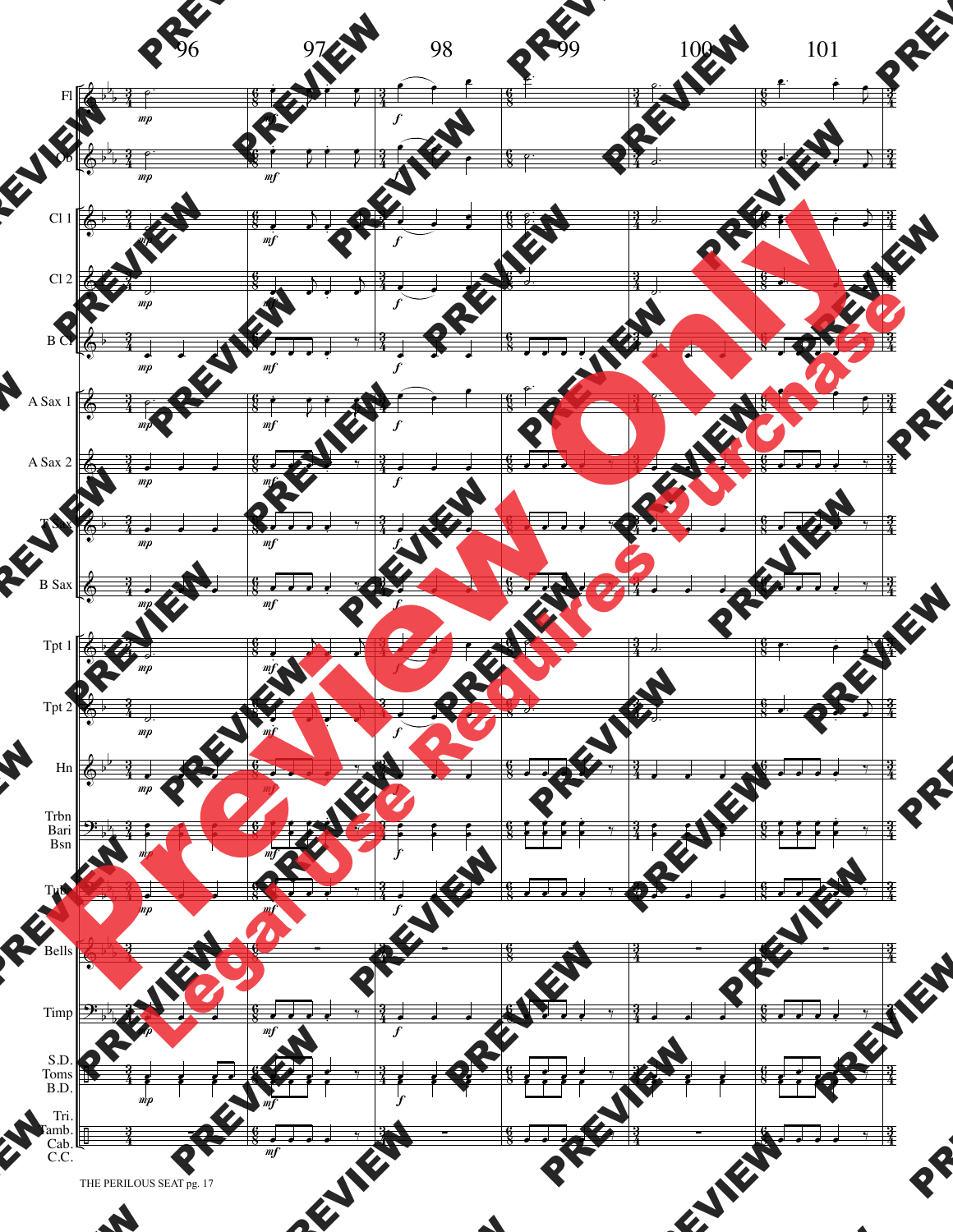![](_page_19_Figure_0.jpeg)